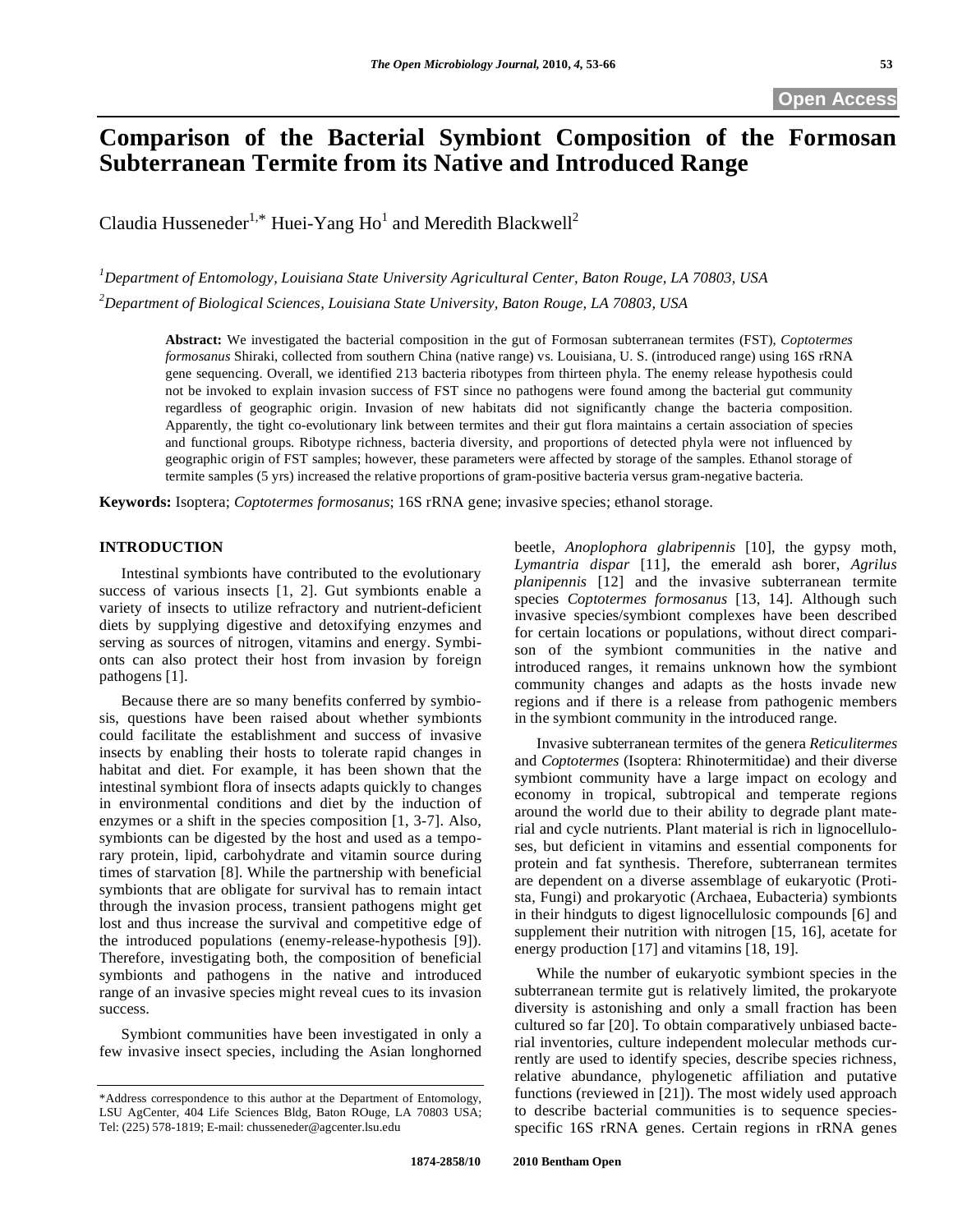accumulate variation as the organisms diverge. Flanking regions remain conserved and can therefore be used to construct universal primers for amplification and sequencing of the rRNA gene [22]. Bacteria inventories in subterranean termite guts have been described using 16S rRNA sequences and culture-independent methods for *Reticulitermes speratus* from Japan [23-26], *R. flavipes* from North America [27], *R. santonensis*, the European synonym of *R. flavipes* [28], and the Formosan subterranean termite (FST), *C. formosanus* from Japan [14]. The latter species is one of the most successful invasive insect pests known and continues to spread in tropical and subtropical regions of Asia, the Pacific region and southern United States. The FST has been transported from its native range, most likely southern China [29], to Japan prior to the 1600s, to Hawaii in the late 1800s and to the continental United States in the late 1950s [30]. In Louisiana, FST was first documented in 1966, but was probably introduced earlier [31]. As a globally successful invasive species with a diverse symbiotic bacterial assemblage, the FST is a good model for the study of the effects of introduction upon the gut microbiota. To date, only the symbiont community of FST in its introduced range has been studied [13, 14], and the range of variation of the symbiont communities among FST colonies has not yet been assessed from either the same or from different geographical regions.

 Comparisons of the symbiont community among FST colonies from native and introduced populations is expected to reveal (1) which symbionts are obligate (i.e., they are present regardless of the geographic origin of the termite colonies), (2) if introduction changes the bacterial composition and/or (3) if there is a reduced pathogen load in introduced populations. Therefore, we used 16S rRNA gene sequencing to describe and compare the composition of bacterial communities in multiple FST colonies from native populations in China and introduced populations in Louisiana, U.S.A. (described in this study) as well as in Japan (data reanalyzed from [14]). Part of the FST samples from Louisiana and China had been preserved in ethanol for about 5 yrs. While 95% ethanol has been shown to be capable of preserving the DNA of insects, often for years [32], the DNA preservation of the insect endosymbionts has not yet been well studied. Short-term storage of termite material in 95% ethanol at room temperature did not lead to changes in the bacteria biodiversity [13, 33]; however, no data were available for storage longer than a couple of weeks or months. Therefore, we also investigated if long-term ethanol storage may change the detectable bacteria composition.

#### **MATERIALS AND METHODOLOGY**

#### **Termite Collection**

 Three FST colonies from Louisiana, U.S.A., were collected in the summers of 2005, 2004 and 2003, respectively: sample 1 from the city of Lake Charles, sample 2 from Chalmette Battlefield, New Orleans and sample 3 from City Park, New Orleans. The guts of 50 FST workers per colony were dissected on the day of collection (see below). These samples (1-3) are referred to as LA fresh. Additional workers from the FST colony from City Park were subsequently preserved in 95% ethanol (Sigma-Aldrich Corp., St. Louis, MO, U.S.A.) for 5 years at room temperature until DNA extraction was performed in 2008 (sample 4). Two additional FST colonies were obtained that were collected in fall 2001 from Louis Armstrong Park (sample 5) and the French Quarter (sample 6) in New Orleans and stored in 95% ethanol at room temperature until dissection in 2006 (5 years). Samples 4-6 are referred to as LA EtOH. Three FST colony samples from China, collected in 2001 from Hunan Province (sample 7), Sanshui (sample 8) and Zhongshan (sample 9) (both from Guangdong Province) were dissected after 4-5 years of storage in 95% ethanol in 2005 and 2006. These samples (7-9) are referred to as China EtOH.

#### **DNA Extraction and Sequencing**

 For total DNA extraction, 50 worker guts were extirpated from each sample and homogenized in 200 μl of TE buffer (10mM Tris-HCl, 1mM EDTA, pH 8.0) under sterile conditions [7]. After centrifuging the mixture at  $5000 \times g$  for 10 minutes, the pellet containing the bacteria was resuspended in 200 μl lysis buffer (20mM Tris-HCl (pH 8.0), 2mM sodium EDTA, 1.2% Triton X-100, 20 mg/ml lysozyme) and incubated overnight at 37°C. The remaining DNA extraction procedure was performed using the Qiagen DNeasy Tissue Kit (Qiagen, Valencia, CA). DNA concentration was quantified using the Thermo Scientific NanoDrop 1000 spectrophotometer (NanoDrop Technologies, Wilmington, DE, U.S.), and the quality of the DNA was determined using gel electrophoresis.

 The 16S rRNA genes of the gut bacteria were amplified using the bacteria-specific primer pair 27F (5'-AGAGTTT-GATCCTGGCTCAG-3') and 1492R (5'-GGTTACCTTG-TTACGACTT-3' [34]) in reactions consisting of 1X PCR buffer (60mM Tris-HCl, 15 mM  $(NH<sub>4</sub>)<sub>2</sub>SO<sub>4</sub>$ , pH 8.5 and  $2.5$ mM MgCl<sub>2</sub>),  $0.25$  mM dNTP, 1U AmpliTaq DNA polymerase (Roche, Indianapolis, IN, U.S.), 0.25 μg of each primer with approximately 10 ng of DNA template from the fresh FST samples and 30-160 ng from the ethanol-stored FST samples. The dNTPs were added after heating the PCR reaction tubes for 2-3 min at 80°C. Reaction mixtures were incubated in a PTC-200 thermal cycler (MJ Research, Reno, NV, U.S.) using the following program:  $94^{\circ}$ C for 2 min;  $25$ cycles of denaturation (94 $^{\circ}$ C for 1 min), annealing (55 $^{\circ}$ C for  $2 \text{ min}$ ) and extension (72°C for 3 min); and a final 7 min extension at 72°C. PCR products were purified using the UltraClean PCR Clean-Up kit (MoBio, Solana Beach, CA, U.S.) and cloned using the TOPO TA Cloning kit (Invitrogen, San Diego, CA, U.S.). The clones were grown overnight on selective LB media and clones with DNA inserts were selected through blue-white screening. Clones with DNA inserts were bi-directionally sequenced at the Interdisciplinary Center for Biotechnology Research (ICBR) at the University of Florida (Gainesville, FL, U.S.). The full-length 16S rRNA gene sequences were compared to the Gen-Bank/EMBL/DDBJ databases using BLAST and classified into different ribotypes using the <97% sequence similarity criterion [35]. Chimeric sequences detected using Bellerophon [36], ChimeraCheck [37], Mallard [38], signature analysis and BLAST results were excluded from further analyses. Ribotypes were submitted to the GenBank/EMBL/DDBJ databases under the accession numbers GQ502463-2668.

#### **Classification of Ribotypes and Phylogenetic Analysis**

 Using the default settings on the naïve Bayesian rRNA classifier [39] on the RDP website [40], the sequences were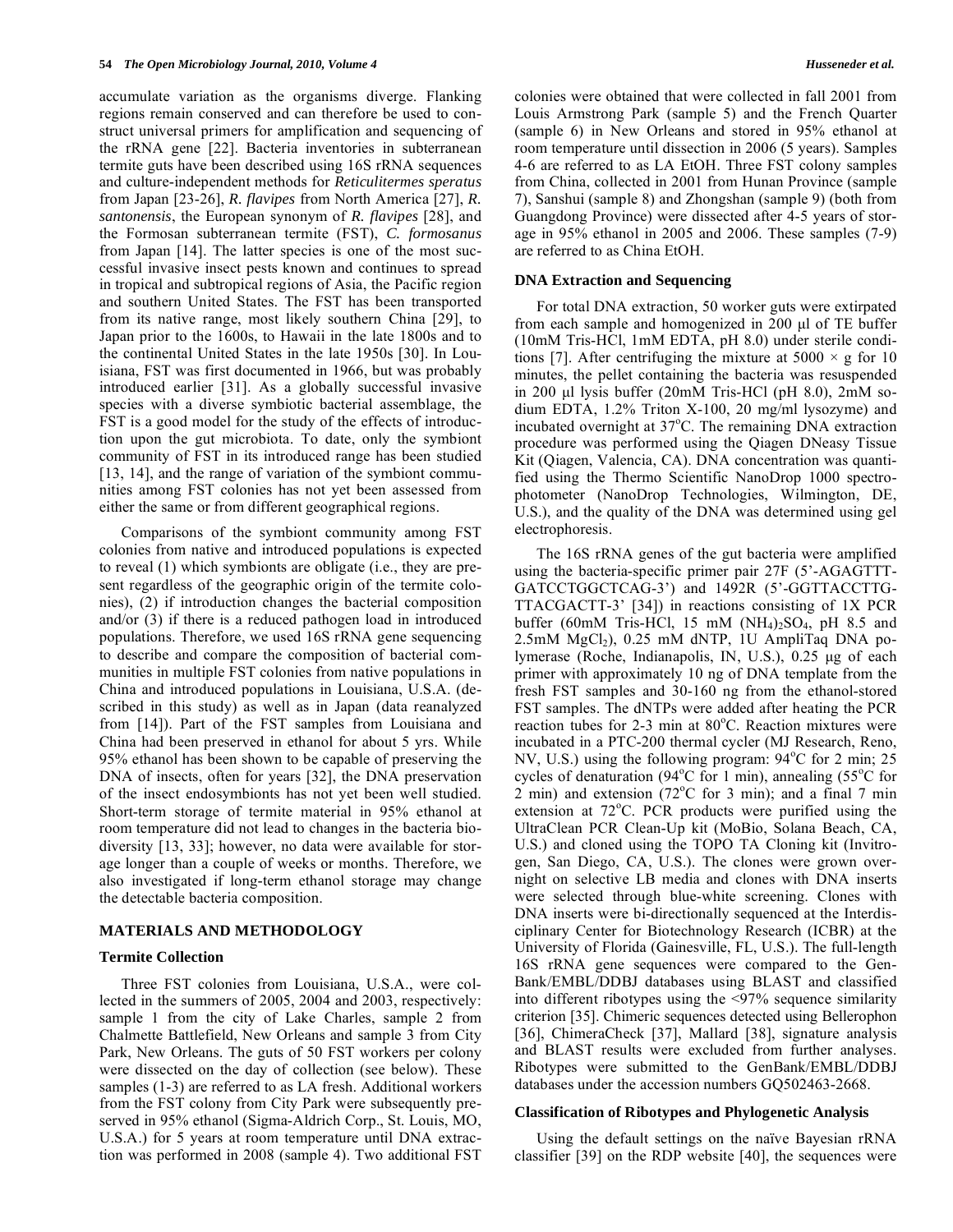classified into the known major bacteria lineages based on a confidence level of 80%. The ribotypes were named according to the prefix Cf (*Coptotermes formosanus*) followed by a first numeral indicating the phylum classification of the ribotype on the RDP website and a second numeral assigned to each ribotype. Classification of the sequences was confirmed using BLAST and reclassified based on the latest publications. Sequence divergence among the ribotypes was calculated using the Kimura 2-parameter model. Phylogenetic trees were constructed using the neighbor-joining method as implemented in MEGA 4.0 with 1000 bootstrap replicates (Fig. **1**).

# **Bacterial Ribotype Richness, Diversity and Similarity Analysis**

 Rarefaction analyses were performed for bacterial communities from each of the FST colonies, averaged over 100 randomization runs using the EstimateS V7.5 software [41]. Mao Tau [42] was used to measure the observed ribotype richness in each FST colony. To estimate the percentage of total ribotypes captured in each colony, the non-parametric estimators of expected ribotype richness based on the numbers of singletons and doubletons in each sample (Table **1**), Chao1 [43], ICE [44], ACE [45] and Jack1 [46] were used. The Simpson's index of diversity (1-D), which is influenced by abundance since it reflects the likelihood that two ribotypes randomly drawn from the same sample are different, and Shannon index, which weighs both the ribotype richness and abundance and has a scale between 0 (low diversity) and ~4.6 (high diversity), were used as a measure of the ribotype diversity. The similarity of bacterial composition among the FST colonies was determined using the Chao-Jaccard Abundance [47], Bray-Curtis [48] and the Morisita-Horn indices [49]. All indices showed similar results. Therefore, only data based on Morisita-Horn are presented. The richness, diversity and similarity indices for each of the FST colonies were interpolated using rarefaction analysis to be able to compare all samples to the sample with the lowest number of clone samples (123 clones, sample 4, Table **1**) to avoid biases due to unequal sample sizes. Effects of geographical origin of the FST samples (introduced vs. native range) and storage condition (fresh vs EtOH-stored) on ribotype richness, diversity, similarity of bacteria composition among samples and bacterial phylum proportions were tested using General Linear Model (GLM) analyses; differences were considered significant if two-tailed Mann-Whitney U test and Kruskal-Wallis ANOVA showed  $p < 0.05$  (SPSS 17.0, SPSS inc., Chicago, IL).

# **RESULTS**

### **Bacteria Species Inventory**

 A total of 1,876 clones containing 16S rRNA genes from gut bacteria of nine FST samples from China (native range) and Louisiana (introduced range) were sequenced. Twentyfour ribotypes consisting of 52 clones were determined to be artifact sequences and were excluded from subsequent analyses. The remaining 213 bacteria ribotypes comprising 1,824 clones were classified into 13 bacteria phyla: Bacteroidetes (42.9% of the total clones), Firmicutes (30.5%), Spirochaetes (11.3%), Actinobacteria (5.7%), Proteobacteria (2.2%), Tenericutes (1.6%), candidate division Termite Group 1

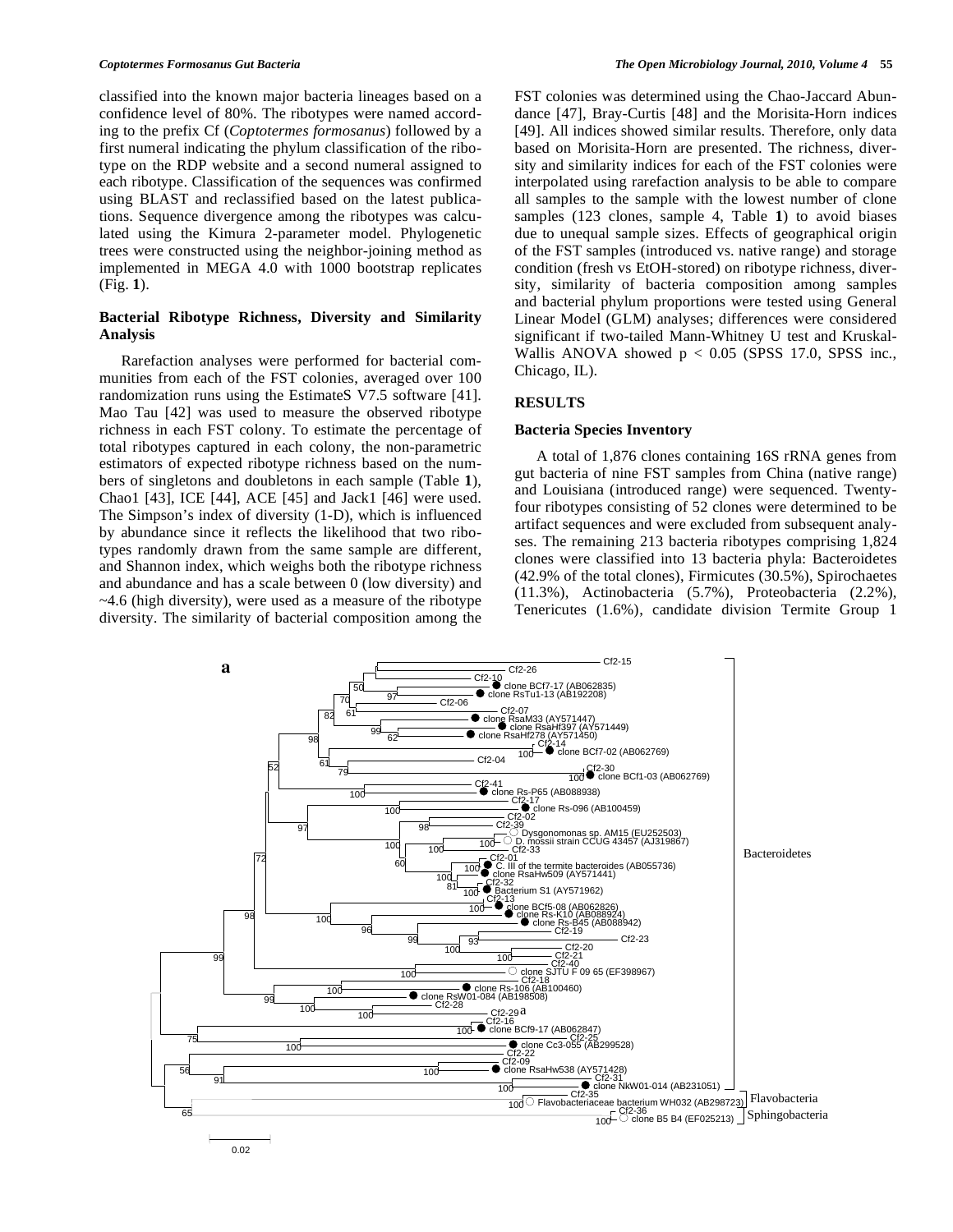#### **Fig. (1). Contd….**



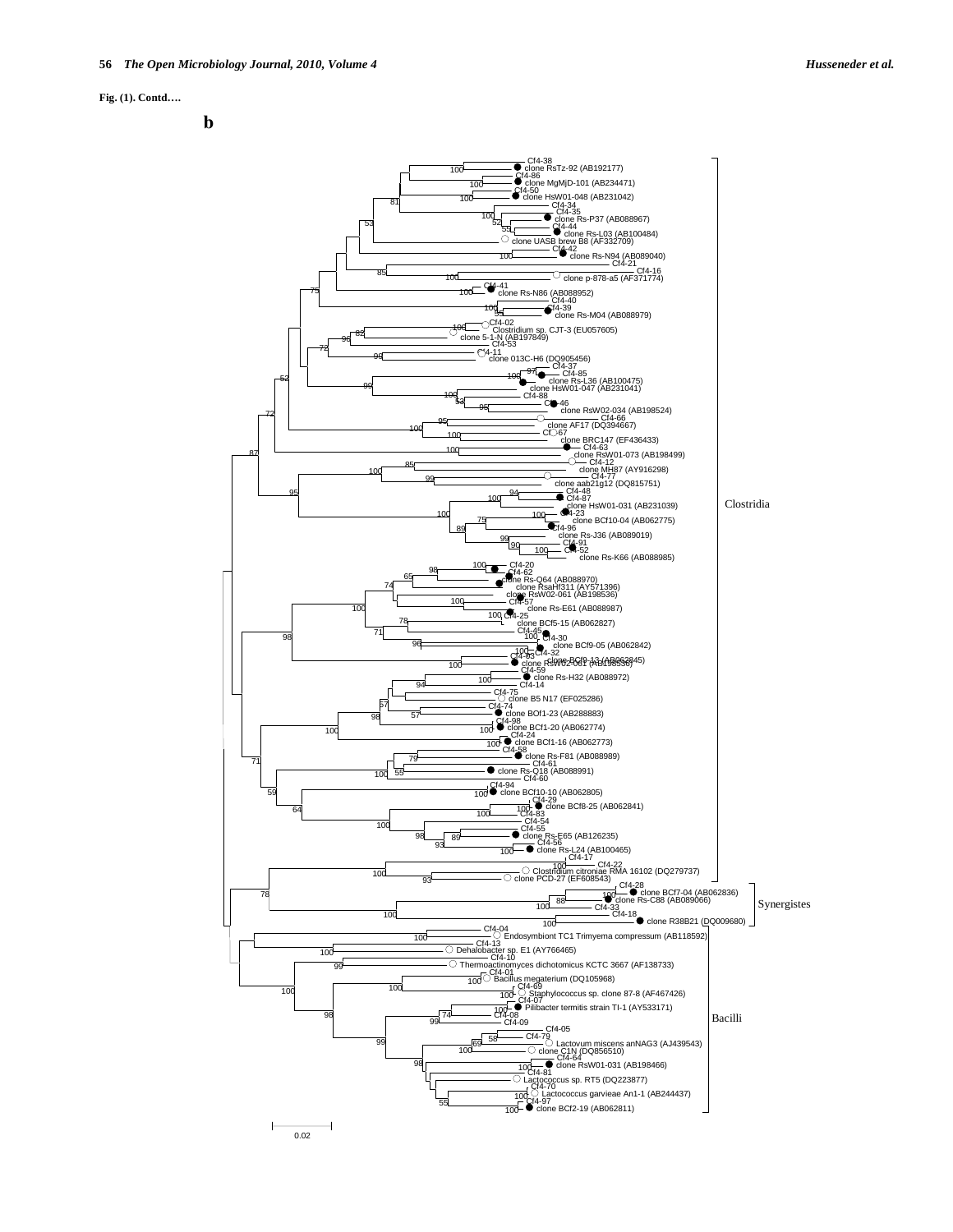**Fig. (1). Contd….**



0.02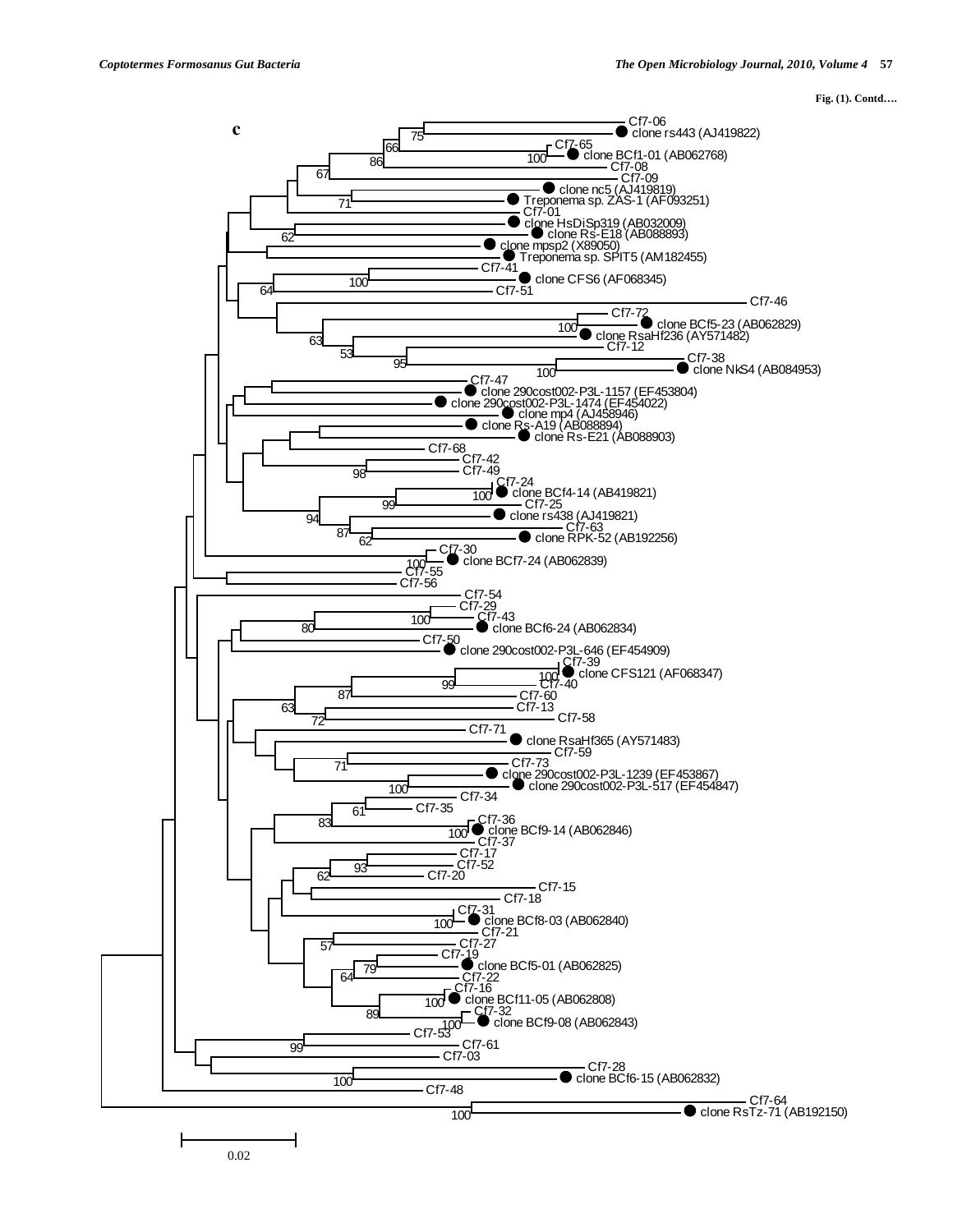



![](_page_5_Figure_4.jpeg)

from Louisiana and China (Cf) and their highest match from the DDBJ/EMBL/GenBank databases. **A**. Bacteroidetes, **B**. Firmicutes, **C**. Spirochaetes, **D**. Actinobacteria, **E**. Proteobacteria, **F**. TM7, G. Verrucomicrobia and Planctomycetes. The phylogenetic trees were constructed using the neighbor joining method with 1000 bootstrap replicates. Only bootstrap values of  $\geq$ 50 are indicated on the branch nodes. The scale bars represent 2% difference in nucleotide sequence. Closely related ribotype sequences from other studies were included for comparison and marked with circles ( $\bullet$  termite-specific bacteria, O environmental bacteria). A. Bacteroidetes. B. Firmicutes & Synergistes. **C**. Spirochaetes. **D**. Proteobacteria. **E**. Actinobacteria. **F**. TM7. **G**. Planctomycetes & Verrucomicrobia.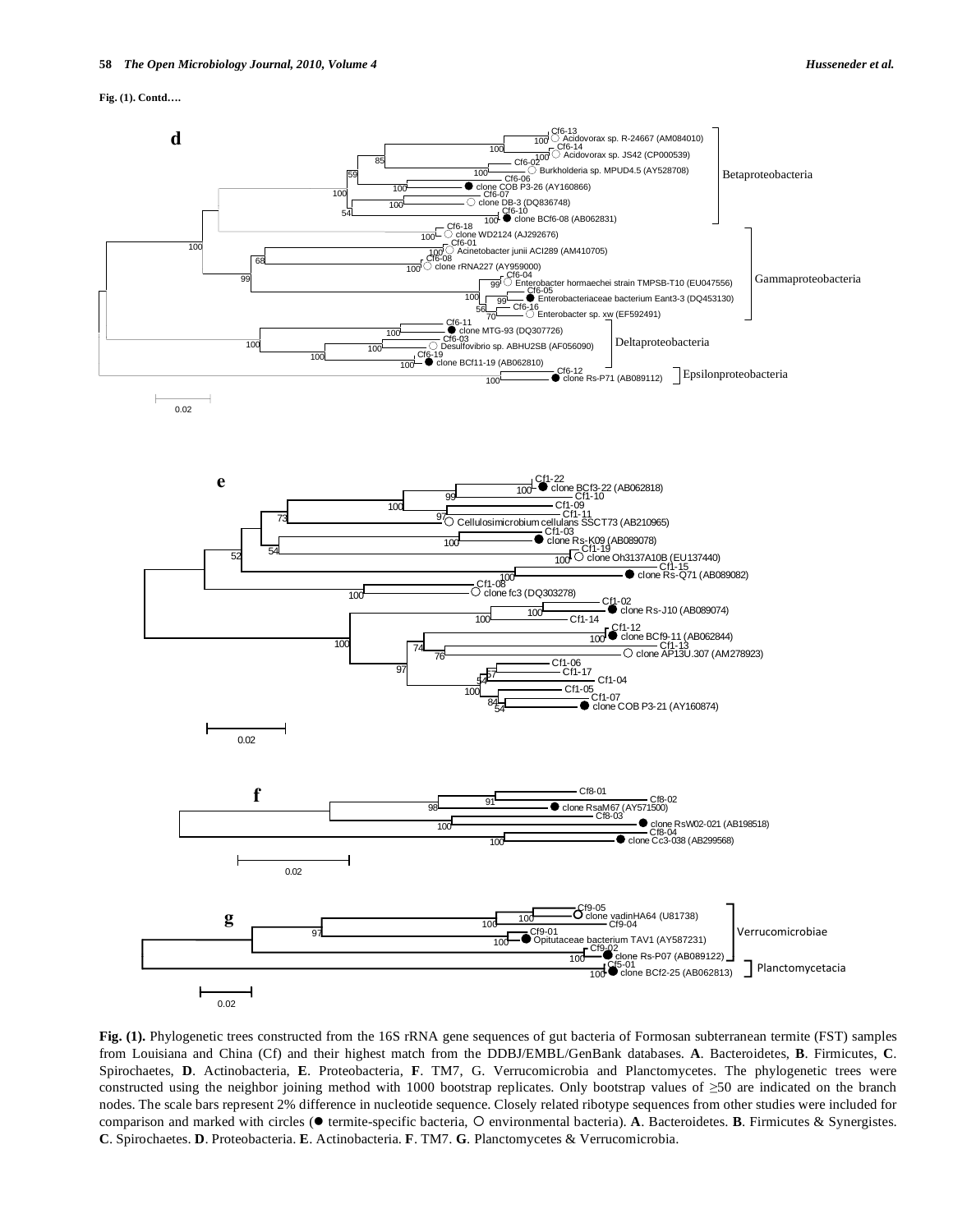**Table 1. General Information about the Number of Clones and Ribotyes, Estimated Percentage of Ribotypes Captured and Bacteria Diversity in Formosan Subterranean Termite (FST) Samples from Louisiana and China. For Comparison, the Same Indices were Calculated Based on Previously Published Data for one FST Colony from Japan [14]** 

|                                                | <b>LA Fresh</b> |              |            | <b>LA EtOH</b> |          |           | <b>China EtOH</b> |           |           | Japan     |  |  |
|------------------------------------------------|-----------------|--------------|------------|----------------|----------|-----------|-------------------|-----------|-----------|-----------|--|--|
| <b>FST</b> samples                             | 1               | $\mathbf{2}$ | 3          | 4              | 5        | 6         | $\overline{7}$    | 8         | 9         | 10        |  |  |
| <b>General information</b>                     |                 |              |            |                |          |           |                   |           |           |           |  |  |
| Clones sequenced                               | 350             | 248          | 276        | 123            | 161      | 177       | 172               | 238       | 131       | 250       |  |  |
| Ribotype richness                              | 57              | 51           | 75         | 40             | 48       | 42        | 38                | 54        | 23        | 49        |  |  |
| Singletons $(\%)$                              | 41(11.7)        | 35(14.1)     | 49(17.8)   | 33(26.8)       | 30(18.6) | 17(9.6)   | 19(11.0)          | 34(14.3)  | 12(9.2)   | 34(13.6)  |  |  |
| Doubletons (%)                                 | 7(2.0)          | 8(3.2)       | 9(3.3)     | 3(2.4)         | 8(5.0)   | 8(4.5)    | 9(5.2)            | 7(3.0)    | 5(3.8)    | 7(2.8)    |  |  |
| Uniques $(\%)$                                 | 19(33.3)        | 9(17.6)      | 18(24.3)   | 12(30.0)       | 12(25.5) | 4(9.5)    | 11(28.9)          | 15(27.8)  | 3(13.0)   | 25(51.0)  |  |  |
| Total ribotype richness (% ribotypes captured) |                 |              |            |                |          |           |                   |           |           |           |  |  |
| Chao1                                          | $33 - 100$      | 32-95        | 48-100     | $41 - 79$      | 45-93    | $33 - 67$ | $30 - 66$         | 38-90     | 18-42     | 30-92     |  |  |
| <b>ACE</b>                                     | 8-100           | 18-91        | $40 - 100$ | 38-71          | 39-84    | $27 - 55$ | $26 - 55$         | 24-87     | $12 - 36$ | 13-86     |  |  |
| <b>ICE</b>                                     | 8-100           | 18-91        | 40-100     | 38-71          | 39-84    | $27 - 55$ | $26 - 55$         | 24-87     | $12 - 36$ | 13-86     |  |  |
| Jack 1                                         | $33 - 48$       | 35-49        | 51-68      | $45 - 59$      | 49-64    | $35 - 48$ | $32 - 45$         | $41 - 55$ | 19-28     | $32 - 46$ |  |  |
| <b>Bacteria diversity</b>                      |                 |              |            |                |          |           |                   |           |           |           |  |  |
| 1-Simpson                                      | 0.49            | 0.56         | 0.81       | 0.94           | 0.95     | 0.88      | 0.89              | 0.89      | 0.76      | 0.51      |  |  |
| Shannon                                        | 1.46            | 1.66         | 2.60       | 3.11           | 3.25     | 2.71      | 2.64              | 2.72      | 1.91      | 1.50      |  |  |

Estimators of ribotype richness (Chao1, ICE, ACE and Jack1) and their 95% confidence intervals were used to calculate the percentage range of total ribotypes captured in each sample.

The Simpson index of diversity and Shannon index were used as a measure of the ribotype diversity. Rarefaction curves were used to interpolate total estimated richness and bacteria diversity for each of the FST samples to compare to the sample with the lowest number of sequenced clones (123 clones, sample 4). Note that sample 3 and 4 are from the same FST colony, but different storage conditions.

(1.0%), candidate division TM7 (0.6%), Verrucomicrobia (0.6%), Planctomycetes (0.5%), candidate division Synergistes (0.2%), candidate division ZB3 (0.1%) and Cyanobacteria (0.1%) (Fig. **1A**-**G**).

 The most abundant ribotype, Cf2-30 (706 clones, 38.71% of the total clones analyzed), was classified within the phylum Bacteroidetes (Fig. **1A**). The most diverse phylum was the Firmicutes, with 72 bacteria ribotypes belonging to Clostridia and Bacilli (Fig. **1B**). The second and third most abundant ribotypes, both belonged to the class Clostridia (Cf4-32: 147 clones, 8.10% of total clones; Cf4-07, 125 clones, 6.85% of the total clones). The remaining ribotypes occurred in much smaller proportions, each comprising less than 1.92% of the total clones.

 Of the 213 total ribotypes, 151 (71%) were considered novel with less than 97% sequence similarity to 16S rRNA gene sequences in the DDBJ/EMBL/GenBank databases. These novel ribotypes accounted for 30% of the total clones. The remaining 62 ribotypes (29%) had sequence similarities of 97% or higher to genes in public databases. Of those, 33 ribotypes (64% of total clones) were previously identified from the guts of *C. formosanus* (including the three most abundant ribotypes, Cf2-30, Cf4-32 and Cf4-07, mentioned above), 11 ribotypes (3% of total clones) were from other termite guts and the remaining 18 ribotypes (3% of total clones) were endo- or ectosymbionts of other organisms or from the environment. The bacterial ribotypes were not clustered according to the storage conditions of the FST samples (fresh vs. alcohol) or the geographic region of the FST samples (Louisiana vs. China) in the phylogenetic trees.

 The ribotype richness and bacterial diversity of each FST sample was interpolated for the lowest clone sample size (123, sample 4) using rarefaction analysis to avoid biases due to unequal sample sizes (Table **1**). Ribotype richness per FST sample ranged from 23-74. However, the estimated total richness is likely to exceed the observed ribotype richness (Table **1**). Bacterial diversity estimated *via* the Simpson index of diversity ranged from 0.49 to 0.95 per sample. The Shannon index ranged from 1.46 to 3.25 (Table **1**). A considerable proportion of ribotypes in each FST sample  $( \geq 9.5\% ,$  Table 1) were unique, i.e. only found in one FST sample.

 The rarefaction curve of observed number of phyla depending on the number of FST samples levels off and approaches the curve of estimated total number of phyla (Fig. **2**). This indicates that 10 FST samples represent sufficient sampling effort and that the 13 phyla observed capture the majority of bacterial phyla expected in the guts of FSTs. The continued slight incline of the accumulation curve of the number of ribotypes, however, suggests that more ribotypes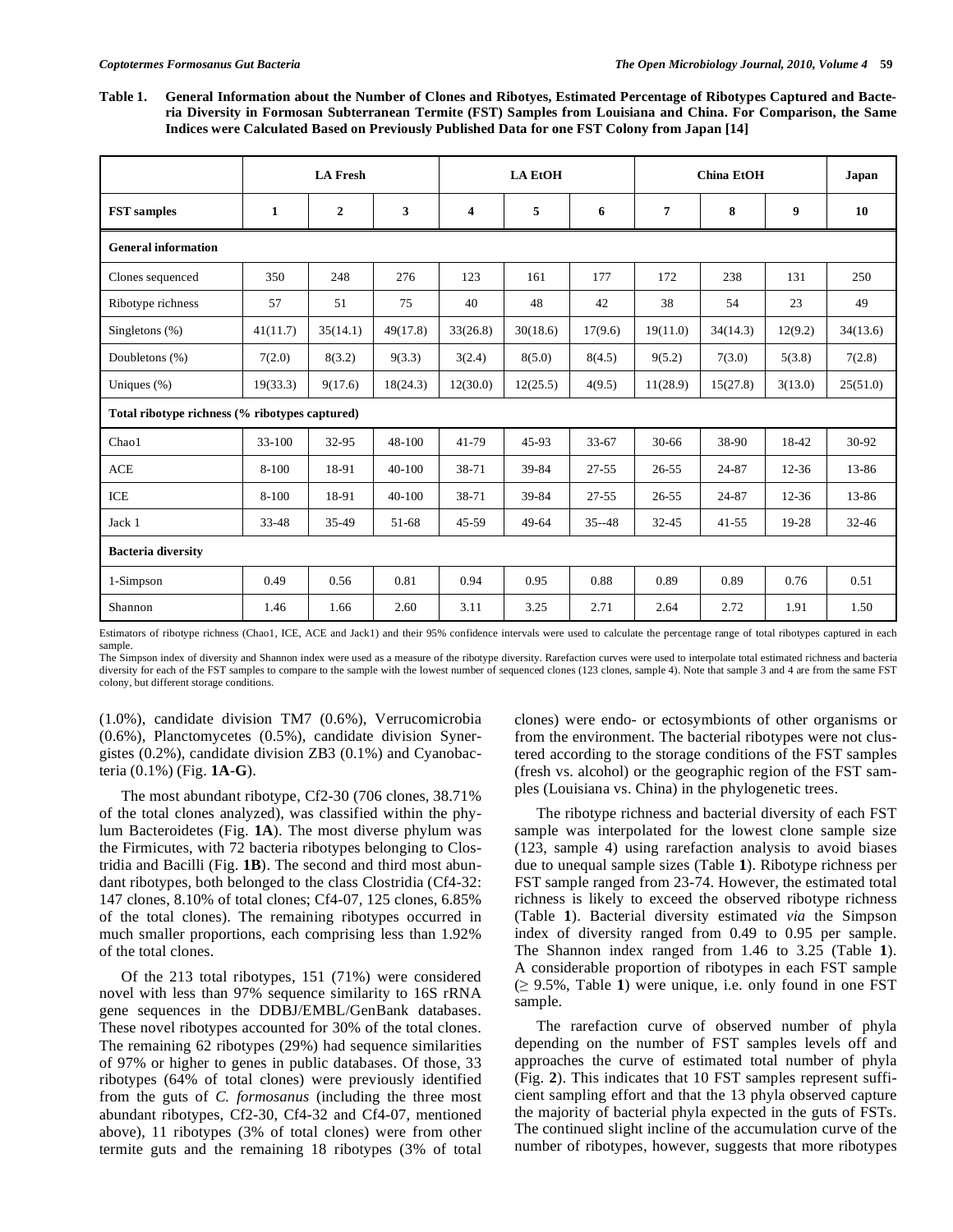might be discovered if further FST samples would be analysed. The 213 ribotypes represent at least 55% to 77% of the estimated total number of ribotypes (Fig. **2**).

![](_page_7_Figure_2.jpeg)

**Fig. (2). Rarefaction curves of bacterial phyla and ribotypes depending upon the number of FST samples.** Observed richness of phyla and ribotypes (Sob) was measured based on the Mao Tau index. Total richness was estimated using Chao 1. Upper and lower 95% confidence intervals are given.

#### **Effects of Geographic Origin and Storage of the FST Samples**

 Ribotype richness, diversity and proportions of bacteria phyla showed a wide range among samples (Table **1**), so we investigated whether this variation could be explained by geographical origin (introduced vs. native range) or storage of the FST sample (processed immediately vs. stored in EtOH).

 Observed ribotype richness was not affected by geographic origin (native vs. introduced range) of the samples (p  $= 0.17$ ,  $F = 2.345$ , df  $= 1, 8$ , GLM). However, ribotype richness was significantly higher in fresh samples from LA and Japan (data reanalyzed from [14]) than in EtOH-stored samples from LA and China ( $p = 0.038$ ,  $n = 10$ ,  $U = 2.000$ ) and marginally higher in LA fresh samples than in LA EtOH samples ( $p = 0.10$ ,  $n = 6$ ,  $U < 0.001$ , two-tailed Mann-Whitney U-test). The ribotype richness of two samples from the same FST colony, one (sample 3) processed immediately after collection and the other (sample 4) processed after 5 years of alcohol storage showed a reduction of the ribotype richness of almost 50% (from 74 to 40 ribotypes, Table **1**).

 Similar to richness, bacteria diversity measured by the Simpson and Shannon indices was not affected by geographical origin ( $p > 0.20$ , df = 1, 8 for both indices, GLM).

However, bacteria diversity was significantly affected by storage condition (Simpson:  $p = 0.003$ ,  $F = 18.535$ ; Shannon:  $p = 0.021$ ,  $F = 8.259$ ,  $df = 1$ , 8, GLM). The bacterial diversity in the fresh samples from LA and Japan was significantly lower than the diversity of the EtOH-stored samples from LA and China (for both 1-D and Shannon:  $p = 0.019$ , n  $= 10$ ,  $U = 1.00$ ). When comparing the bacterial diversity of samples from LA only, fresh samples still showed marginally less diversity than EtOH-stored samples ( $p = 0.10$ ,  $n = 6$ ,  $U = 0.001$ , two-tailed Mann-Whitney U-test).

 Morisita-Horn similarity values showed that the proportions of shared bacteria of FST samples from within the native range and within the introduced range were not different from the proportion of shared bacteria among the native and introduced range, i.e., the intercolonial variability of the bacterial inventory, was not significantly different within and among regions ( $p = 0.478$ ,  $U = 13.00$ , Mann-Whitney U, Table **2**). However, similarity in bacterial composition among samples was dependent upon whether samples came from the same or different storage conditions (fresh vs EtOH-preserved) ( $p = 0.001$ ,  $F = 12.654$ , df = 1, 43, GLM). More bacterial species were shared among the fresh Louisiana FST colonies and among the ethanol-stored Louisiana FST colonies compared to those that were shared between the fresh and ethanol-stored Louisiana FST colonies ( $p =$  $0.025$ ,  $U = 5.000$ , two-tailed Mann-Whitney U-test) (Table **2**). A low proportion of shared species indicates that the bacterial communities found in the fresh FST colonies were somewhat distinct from the ethanol-stored FST colonies.

 Proportions of each of the major phyla (Bacteroides, Spirochaetes, and Actinobacteria were not significantly affected by geographical origin of the FST samples (native vs. introduced range,  $p > 0.20$ ,  $F < 1.32$ ,  $df = 1$ , 7). Only the Firmicutes were marginally affected by geography ( $p = 0.05$ , F  $= 5.577$ , df  $= 1, 7$ , GLM). However, the proportions of the Bacteroides ( $p = 0.003$ ,  $F = 19.914$ ), Firmicutes ( $p = 0.001$ , F  $= 30.621$ ) and Actinobacteria (p = 0.022, F = 8.554, df = 1,7, GLM) were significantly affected by storage condition. Storage did not significantly affect the Spirochaetes as long as the previously published low spirochaete proportion of the Japanese sample [14] was included in the analysis. However, in a separate analysis of FST samples from LA and China (excluding Japan), the Spirochaetes were significantly affected by storage condition ( $p = 0.017$ ,  $F = 10.714$ , df = 1, 6).

 The proportion of the most abundant phylum Bacteroides, was significantly higher in the fresh samples than in the EtOH-stored samples ( $p = 0.01$ , Chi-Square = 6.585, df = 1, Kruskal-Wallis ANOVA, Fig. **3**). The Spirochaetes were marginally more abundant in fresh samples ( $p = 0.05$ , Chi-Square  $= 3.70$ , df  $= 1$ ). On the contrary, the gram-positive phyla Firmicutes and Actinobacteria were significantly more abundant in the EtOH stored samples than in fresh samples  $(p = 0.01, Chi-Square = 6.59, df = 1 for both phyla). When$ LA samples were considered separately from the other geographic locations the proportions of Firmicutes and Actinobacteria were still significantly higher in EtOH-stored samples ( $p = 0.04$ , Chi-Square = 3.97, df = 1) while Bacteroides and Spirochaeta were marginally higher in fresh samples (p = 0.05, Chi-Square = 3.85, df = 1, Fig. **3**).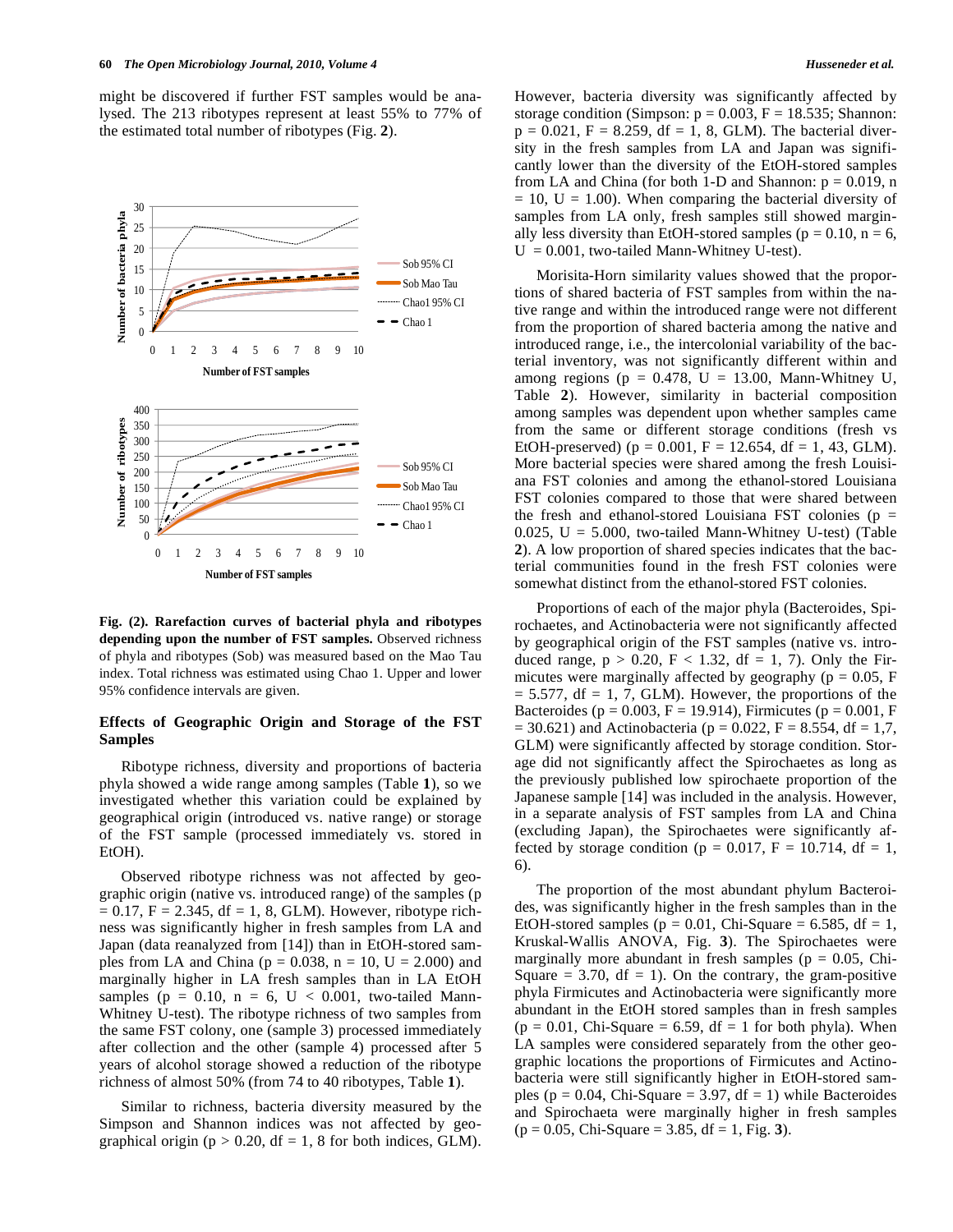**Table 2. Similarity of the Bacteria Composition among FST Samples from the Same or Different Storage Condition (fresh vs. EtOH) and Geographical Region (Native Range: Southern China, Introduced Range: Louisiana (LA) and Japan [14]** 

| <b>FST Colony</b> |                | <b>LA Fresh</b>          |                          |                          |                          | <b>LA EtOH</b>           |                          | <b>China EtOH</b>        |                          |                          |  |
|-------------------|----------------|--------------------------|--------------------------|--------------------------|--------------------------|--------------------------|--------------------------|--------------------------|--------------------------|--------------------------|--|
|                   |                | 1                        | $\mathbf{2}$             | 3                        | 4                        | 5                        | 6                        | $\overline{7}$           | 8                        | 9                        |  |
| <b>LA</b> Fresh   | $\mathbf{1}$   | $\overline{\phantom{a}}$ |                          |                          |                          |                          |                          |                          |                          |                          |  |
|                   | $\mathfrak{2}$ | 0.995                    | $\overline{\phantom{a}}$ |                          |                          |                          |                          |                          |                          |                          |  |
|                   | 3              | 0.867                    | 0.893                    | $\overline{\phantom{0}}$ |                          |                          |                          |                          |                          |                          |  |
| LA EtOH           | $\overline{4}$ | 0.329                    | 0.344                    | 0.432                    | $\overline{\phantom{a}}$ |                          |                          |                          |                          |                          |  |
|                   | 5              | 0.237                    | 0.248                    | 0.342                    | 0.590                    | $\overline{\phantom{0}}$ |                          |                          |                          |                          |  |
|                   | 6              | 0.741                    | 0.764                    | 0.885                    | 0.592                    | 0.542                    | $\overline{\phantom{0}}$ |                          |                          |                          |  |
| China EtOH        | $\overline{7}$ | 0.366                    | 0.376                    | 0.468                    | 0.440                    | 0.728                    | 0.700                    | $\overline{\phantom{a}}$ |                          |                          |  |
|                   | 8              | 0.555                    | 0.573                    | 0.695                    | 0.565                    | 0.743                    | 0.806                    | 0.795                    | $\overline{\phantom{0}}$ |                          |  |
|                   | 9              | 0.089                    | 0.090                    | 0.100                    | 0.321                    | 0.467                    | 0.170                    | 0.349                    | 0.546                    | $\overline{\phantom{a}}$ |  |
| Japan             | 10             | 0.995                    | 0.994                    | 0.878                    | 0.339                    | 0.237                    | 0.755                    | 0.372                    | 0.565                    | 0.089                    |  |

The Morisita-Horn similarity index was used to determine the fraction of shared ribotypes

Lighter shading – same storage condition or geographic region.

Darker shading – different storage conditions or geographic regions.

![](_page_8_Figure_7.jpeg)

**Fig. (3).** Proportions of the four major phyla (>5%) and other minor phyla (<5%) in fresh and EtOH-stored FST samples from the native range in China and the introduced range in Louisiana (LA). Previously published data from an FST sample from Japan were included for comparison [14].

When all phyla (including the minor phyla of  $<$  5% representation) were assorted according to their cell wall characteristics, storage condition affected the proportions of gram negative vs. gram positive bacteria in the samples ( $p <$ 0.001,  $F = 61.257$ ; however, there was no effect of geographic origin ( $p = 0.16$ ,  $F = 2.459$ , df = 1, GLM). The proportions of gram-negative bacteria, which were predominant in the fresh samples, were reduced in the EtOH-stored samples, while the proportion of gram positive bacteria increased in the EtOH-stored samples (all samples:  $p = 0.01$ , Chi-Square = 6.55; LA only:  $p = 0.05$ , Chi-Square 3.86, df = 1, Kruskal-Wallis ANOVA, Fig. **4**).

### **DISCUSSION**

 We compared the bacterial composition in the guts of Formosan subterranean termites from multiple samples across the native (southern China) and introduced range (Louisiana, U. S. and Japan) using culture-independent 16S rRNA sequencing. Since it is often not practicable to ship live termite samples due to strict import/export regulations and also because isolation of termites from their natural environment rapidly changes the gut bacteria composition [7], we also investigated how prolonged storage in ethanol would affect the detection of ribotypes.

![](_page_8_Figure_13.jpeg)

Fig. (4). Proportions of gram positive and gram negative bacteria in fresh and EtOH-stored FST samples from the native range in China and the introduced range in Louisiana (LA) and Japan [14].

 Data from our study using multiple colonies across geographic regions showed an increase in the number of ribotypes identified in the FST hindgut of more than fourfold compared to previously published studies [13, 14]. We identified a total of 213 different ribotypes from eight FST colonies across the native (southern China) and the introduced range (Louisiana, U.S.A.), while the previous study by Shinzato *et al*. [14] found 49 ribotypes and 9 phyla in one colony from Japan. All of the ribotypes from the Japanese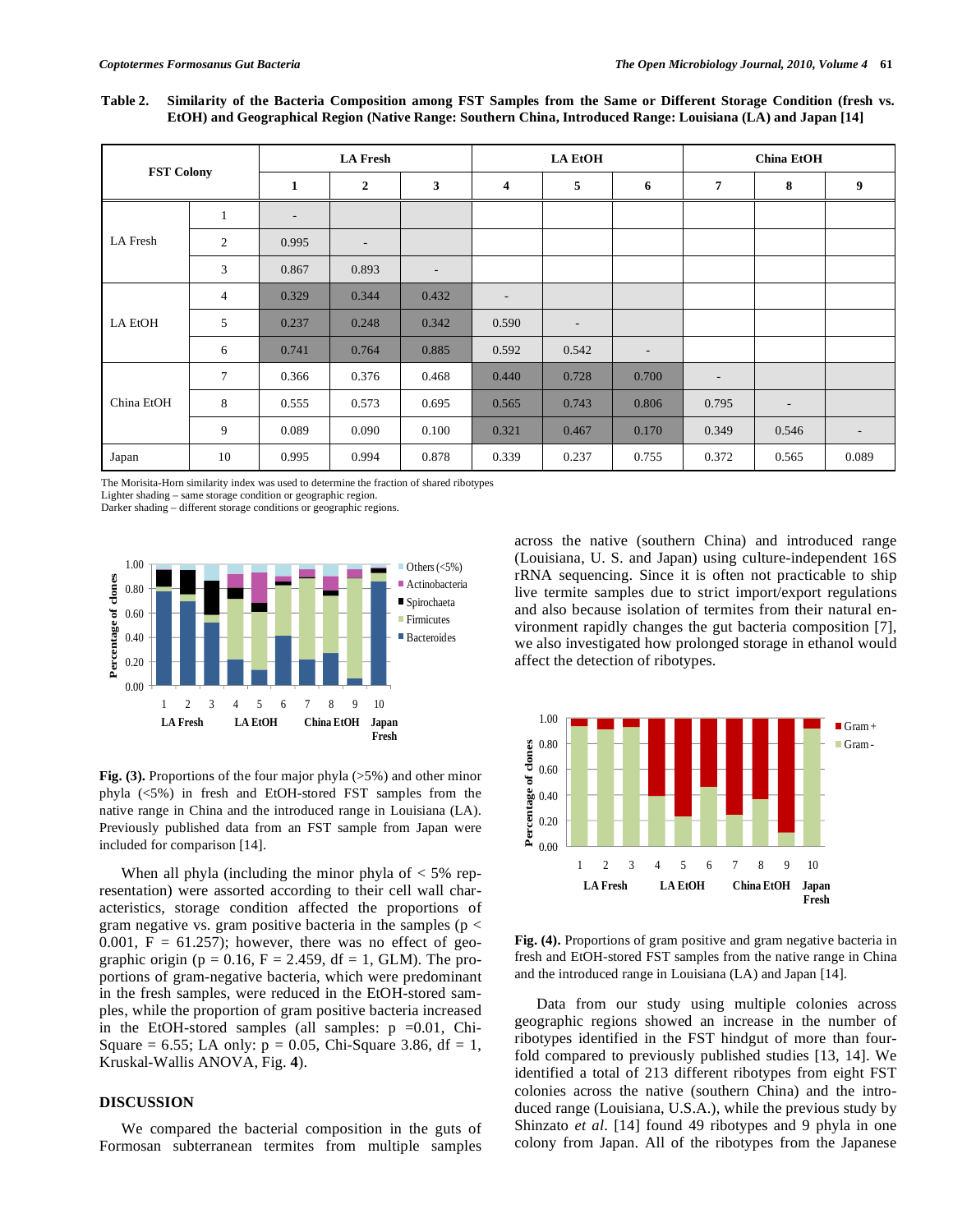FST colony were also found in colonies from Louisiana and China plus an additional 164 ribotypes. The majority of the bacteria were novel, but closely related to bacteria previously found in the guts of subterranean termites, supporting the hypothesis of termite-specific lineages [13, 14, 21, 23-25, 27].

 The most abundant ribotypes were shared among FST colonies regardless of their geographic origin, which suggests that these particular ribotypes fulfill important roles within the gut of FST. The predominant ribotype in most of the Louisiana and China FST samples (Cf2-30) was a *Bacteroides* species identical to BCf1-03 described previously from a Japanese FST colony [14, 50]. This *Bacteroides* species is an endosymbiont of *Pseudotrichonympha grassii*, a flagellate protozoan found only in the guts of the FST [50]. Complete genome analysis of this endosymbiotic bacterium has revealed genes for sugar fermentation and carbohydrate storage, but also nifH genes, which predict the ability to fix nitrogen [51]. The second most abundant ribotype, Cf4-32 from the Clostridia class, was highly similar to BCf9-13 from the Japanese study [14]. Many clostridia degrade polysaccharides to produce acetone, alcohol, acetate, lactate,  $CO<sub>2</sub>$ , and hydrogen [52-55] and others can ferment nitrogenous or lipid compounds [60]. Acetogenic clostridial species are one of the major groups in termites based on cultureindependent studies [14, 23, 25, 28, 56, 57].

 The third most abundant ribotype, Cf4-07, was almost identical (99%) to *Pilibacter termitis*, a lactic acid bacterium that we previously cultured and described from a FST colony from Hawaii [58] and BCf6-17 in the Japanese study [14]. As a lactic acid bacterium this species is likely to be involved in sugar fermentation and pH regulation of the gut [59]. Aerotolerant lactic acid bacteria capable of efficient  $O<sub>2</sub>$ -reduction also provide microoxic zones for the strictly anaerobic microorganisms in the gut [58, 61, 62]. Several lactic acid bacteria have been shown to recycle carbon and nitrogen by metabolizing uric acid [15].

 The enemy-release hypothesis [9], which would have explained invasion success of FST due the loss of pathogen pressure following introduction to a new habitat, was not applicable to the gut bacteria community. Only a small percentage of the 213 ribotypes identified in the FST gut (8 %) belonged to bacteria other than from termite-specific lineages and none resembled known pathogens, regardless whether the FST samples originated from the native or the introduced range of FST. As suggested before, the highly adapted gut microflora apparently protects the termite gut from invasion by pathogens and transients [1, 63]. Therefore, there was no support for our original assumption that the FST populations in China could be used as a resource for identifying potential bacterial biocontrol agents.

 Ribotype richness, bacterial diversity, similarity of bacterial communities among FST samples, and proportions of phyla were not affected by the geographic origin of the FST samples, whether FST were collected from their native (China) or introduced range (Louisiana in the U.S.A. and Japan [14]). This was surprising, because we expected that introduction to a new habitat would either (a) reduce richness and diversity of bacteria in a termite colony due to a founder effect or, alternatively, (b) increase richness and diversity by incorporating bacteria from the new environment and thus (c) impact the similarity among colonies and the proportions of phyla.

 (a) Previously, we recorded evidence of founder effects and genetic bottlenecks in FST populations from Louisiana [64, 65], which were attributed to the introduction of a limited number of FST colonies that established populations in Louisiana [66]. The genetic diversity was significantly reduced in termite colonies from the introduced range (U.S.A. mainland, Hawaii, and Japan) compared to those from the native range (China) [67-70]. Therefore, we expected to detect a similar bottleneck effect reflected in reduced symbiont diversity in the introduced range of FST. However, richness, diversity, and bacterial phylum composition did not differ between FST samples from the native and introduced range. Apparently, in such a complicated network of multilevel symbiosis as that of the termite gut, it is necessary to retain a certain number and composition of different bacterial species and phyla to support the balance and fulfill all the important functions of termite nutrition and gut ecology. Although only a limited number of termite colonies have been introduced to the United States [65], each colony had to have travelled with a sufficient "package" of bacterial species in the guts of their workers in order to survive. The package consists mostly of termite-specific lineages (>70% of the known ribotypes were only found in termites), which are unable to survive outside the termite gut, but were obligatory for termite survival [14, 25, 71]. Therefore, bacteria diversity was not reduced in the introduced range.

 (b) If transient bacteria had been picked up after introduction to a new environment, we would expect to find an increased diversity in the introduced range. However, there is only a minute fraction of environmental bacteria present in the termite gut (8% of the ribotypes and 3% of total clones in our study). While some other social insect species may harbor mainly environmental bacteria in their guts (e.g. red imported fire ants [72] and pharaoh ants [73]), termite gut microorganisms are coadapted and highly specialized symbionts and the bacterial community protects the termite gut against invasion by foreign bacteria [1, 63]. Therefore, transient bacteria have no detectable impact on the overall bacteria richness and diversity or major phyla composition within FST colonies.

 (c) Given the recent introduction of a limited number of FST colonies to similar urban habitats in Louisiana [65], we also would have expected that the bacterial communities from colonies from Louisiana would share more ribotypes among each other than are shared between colonies from Louisiana and colonies from China. However, there was no detectable difference in the intercolonial variability of bacterial communities from FST colonies from the same geographical range when compared to those from different geographical ranges. Although ribotype richness and diversity within FST colonies were similar, the proportion of shared bacterial species varied considerably among FST samples, even when colonies from the same geographical region were compared (Table **2**). Field studies on colonies of *Hodotermes mossambicus* and several *Reticulitermes* and *Microcero-*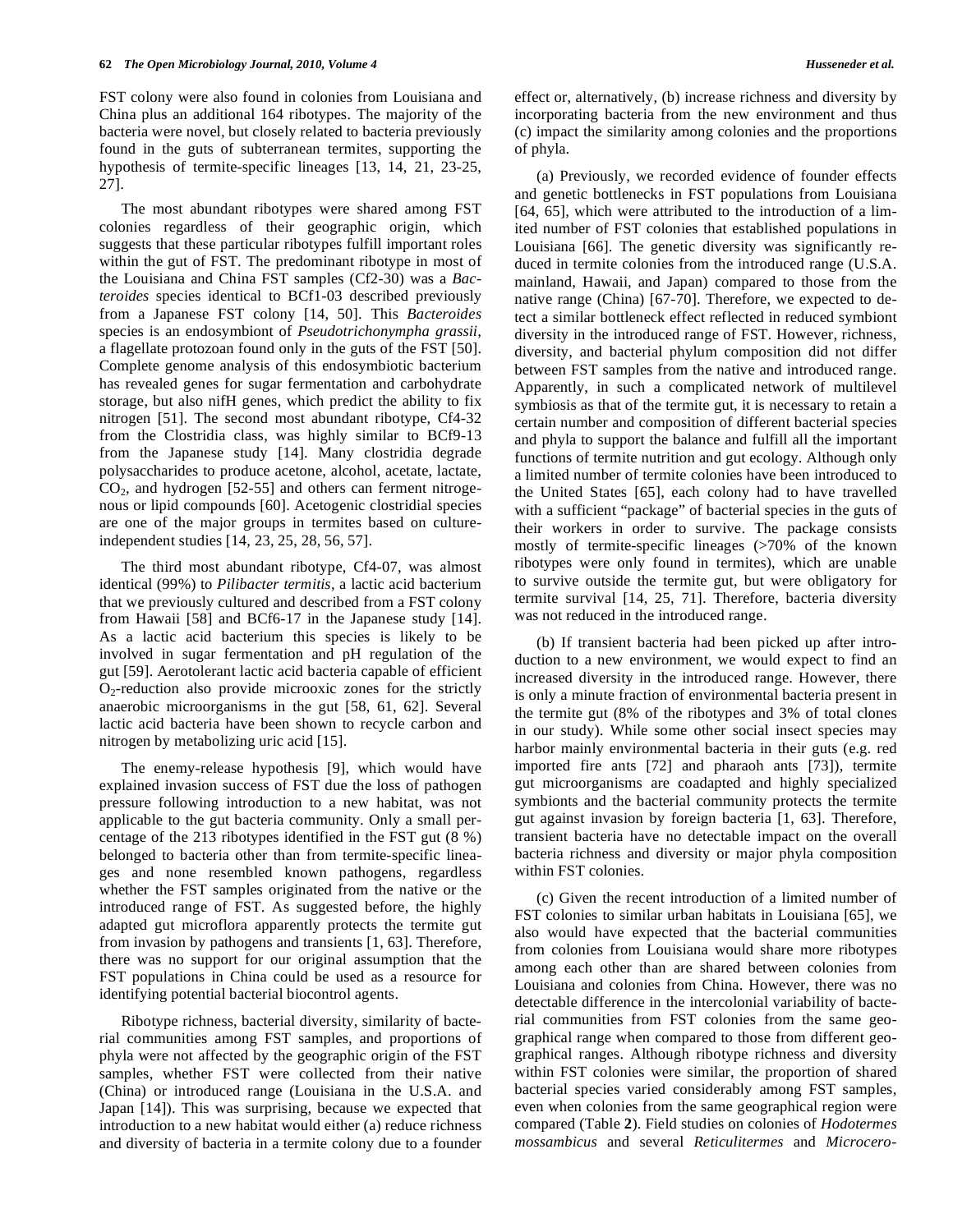*termes* species, confirmed that the bacterial community of termite colonies usually differs considerably between sampling sites, even if colonies were sampled from the same geographical region [71, 74].

 Since the ribotype richness and diversity is high within FST colonies, even a few introduced FST colonies could have carried hundreds of bacteria species. Each termite colony regardless of geographic origin has to contain all the obligatory functional groups of symbionts to support the energy and nutritional needs of the colony. These symbionts, however, do not necessarily have to be identical species, but could consist of closely related species or species with overlapping functions. For example, sequencing of nitrogen fixation genes (nifH) from the mixed bacterial population in the gut of termites provided evidence for the presence of an unexpected diversity of nitrogen fixing bacteria and nitrogenases in the guts of *Reticulitermes* and *Coptotermes* species [16, 24]). Acetogenesis is performed by protozoa, various spirochaetes and clostridia-related bacteria, among others [24, 75, 76].

 Given the considerable bacterial diversity in termite populations, intercolonial variation could be explained in two ways. First, the bacterial community of each newly founded colony is expected to be a unique mixture of bacteria provided by the founding pair of reproductives, which likely carry different bacterial compositions since they in most cases originated from different colonies [77, 78]. Second, once colonies are established, adaptation to different habitat conditions and diet would further shift the composition of the bacterial community. This shift is due to changes in proportions of bacteria established in the gut and does not involve significant uptake of bacteria from the environment (see above). It has been shown that the relative proportions of bacterial groups in termite laboratory colonies rapidly shift in response to changes in rearing conditions or diet [7]. Bacterial communities in the FST were shown to differ by 60% when comparing FST colonies fed with high molecular weight carbon sources and those fed with low molecular weight carbon sources [6]. Within the gut of the woodfeeding higher termite *Nasutitermes takasagoensis*, spirochaetes were predominant in the wood- and wood powderfed termites, Bacteroidetes were predominant in the xylan-, cellobiose- and glucose-fed termites, while Firmicutes were predominant in the xylose-fed termites [79].

 The variances among the bacterial communities of FST colonies were not likely due to transient bacteria, which represent only a minute fraction of the ribotypes (see above), nor caused by partial sampling. The variability of bacterial composition among members of the same termite colony is likely low [74], because they exchange bacteria *via* trophallaxis and the obligatory refaunation after molting [80, 81]. Rarefaction analyses showed that the number of termite colonies sampled was sufficient to detect most of the phyla and ribotypes (Fig. **2**). Increasing the number of sequenced clones per sample may have revealed additional rare ribotypes; however, the variance among colonies was not based upon the presence of rare ribotypes. Even when singletons and doubletons (Table **1**) were excluded from the analysis, the variances of shared ribotypes among the FST samples remained high.

 In contrast to the geographical origin of the FST samples, storage of FST samples in ethanol for several years prior to extraction of the bacterial DNA did have an effect on the measured bacteria community parameters. Ethanol storage reduced ribotype richness, but increased bacterial diversity. This apparent contradiction is explained by the fact that the Bacteroides ribotype, which is predominant in fresh samples, masks the presence of rare species. High number of singletons (i.e., ribotypes represented by only one clone) indicate that there may be a considerable number of ribotypes in the fresh samples that remained undetected. The abundance of Bacteroidetes was reduced in EtOH stored samples and thus rare species were more likely to be detected in the clone library, which increased the bacterial diversity in EtOH stored samples relative to fresh samples.

 The bacterial phyla that persisted predominantly in the EtOH-stored FST samples (Firmicutes, Actinobacteria) were also found in bacterial community studies of other long-term preserved specimens. In a study of ancient bacteria sampled in permafrost of different ages (0-8.1 MYA), DNA of Actinobacteria were found to be the most persistent, followed by the DNA of the Firmicutes classes Bacillalaceae and Clostridiaceae [82]. The proportion of gram-positive bacteria increased approximately 50% in the permafrost samples 5-30 kyr of age compared to fresh permafrost samples; in the 300- 600 kyr permafrost samples the whole bacterial community consisted of gram positive bacteria [82]. In the intestines of freeze-dried human mummies, Clostridia were dominant and Bacteroidetes, which were abundant in the intestines of living humans [83], were absent. Gram-negative bacteria, which made up  $~40\%$  of the bacterial community in the intestine of living humans, dropped to ~20% in the intestine of a 90 year-old mummy and were almost absent in a 3500 year-old Iceman mummy [83]. This was comparable to our study, in which the proportion of Bacteroidetes and other gram-negative bacteria decreased substantially in the FST samples stored long-term in ethanol. The higher persistence of the gram-positive bacterial DNA may be attributed to the multiple layers of peptidoglycan in their cell walls [84], which can protect the DNA much better from the degradation than the thin peptidoglycan and lipopolysaccharide layers in the cell wall of the gram-negative bacteria [85].

#### **CONCLUSION**

 Data from this study using multiple FST colonies from the native and introduced range increased the number of ribotypes known to inhabit the gut of FST four-fold (213 ribotypes). The enemy release hypothesis (pertaining specifically to the release from pathogens) could not be invoked to explain invasion success of FST since no pathogens were found among the bacterial gut community in the native and introduced populations of FST. Ribotype richness, bacterial diversity, and proportions of detected phyla were influenced by storage conditions of the FST samples, but not by their geographic origin. Invasion of new habitats did not have any detectable impact on the composition of the bacterial gut symbionts. Apparently, the tight co-evolutionary link between termites and their gut flora maintains a certain association of species.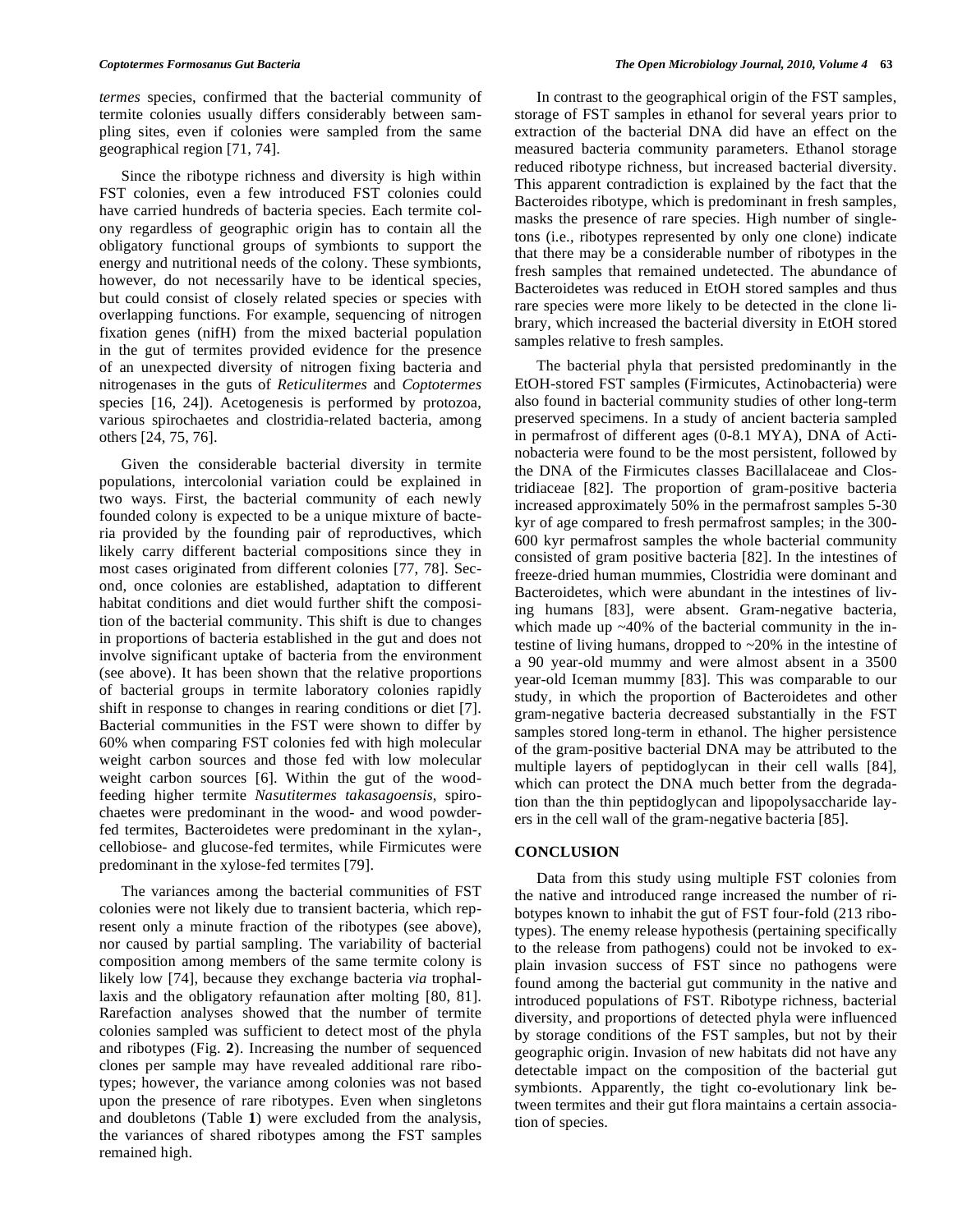#### **ACKNOWLEDGEMENTS**

 We thank Drs L. Foil and A. Sethi for providing valuable comments on an earlier draft of this manuscript. Termite samples from Louisiana were provided by the New Orleans Mosquito Termite Control Board and USDA-ARS-SRRC. Samples from China were provided by J. Kenneth Grace (University of Hawaii at Manoa) and Changlu Wang (Rutgers University). This study was funded by the Louisiana Board of Regents Research Competitiveness Subprogram ((LEQSF(2004-2007)-RD-A-01) to CH and the National Science Foundation to MB (DEB-0072741). Approved for publication by the Director, Louisiana Agricultural Experiment Station, as Manuscript No. 2009-234-3833.

### **REFERENCES**

- [1] Dillon RJ, Dillon, VM. The gut bacteria of insects: Nonpathogenic interactions. Ann Rev Entomol 2004; 49: 71-92.
- [2] Klepzig KD, Adams AS, Handelsman J, Raffa, KF. Symbioses: A key driver of insect physiological processes, ecological interactions, evolutionary diversification, and impacts on humans. Environ Entomol 2009; 38: 67-77.
- [3] Kaufmann MG, Klug MJ. The contribution of hindgut bacteria to dietary carbohydrate utilization by crickets (Orthoptera: Gryllidae). Comp Biochem Physiol 1991; 7: 117-123.
- [4] Kane MD, Breznak JA. Effects of host diet on production of organic acids and methane by cockroach gut bacteria. Appl Environ Microbiol 1991; 57: 2628-34.
- [5] Santo Domingo JW, Kaufman MG, Klug MJ, Holben WE, Harris D, Tiedje JM. Influence of diet on the structure and function of the bacterial hindgut community of crickets. Mol Ecol 1998; 7: 761-67.
- [6] Tanaka H, Aoyagi H, Shina S, *et al*. Influence of the diet components on the symbiotic microorganisms community in hindgut of *Coptotermes formosanus* Shiraki. Appl Microbiol Biotechnol 2006; 71: 907-17.
- [7] Husseneder C, Berestecky J, Grace JK. Changes in the composition of the culturable bacteria community in the gut of the Formosan subterranean termite depending on rearing conditions of the host. Ann Entomol Soc Am 2009; 102: 498-507.
- [8] Martin MM, Kukor JJ. Role of mycophagy and bacteriophagy in invertebrate nutrition, In: Klug MJ, Reddy CA, Eds. Current perspectives in microbial ecology. Am Soc Microbiol Washington DC. 1984; pp. 1-39.
- [9] Torchin ME, Lafferty KD, Dobson AP, McKenzie VJ, Kuris AM. Introduced species and their missing parasites. Nature 2003; 421: 628-30.
- [10] Schloss PD, Delalibera I, Handelsman J, Raffa KF. Bacteria associated with the guts of two wood-boring beetles: *Anoplophora glabripennis* and *Saperda vestita* (Cerambycidae). Environ Entomol 2006; 35: 625-9.
- [11] Broderick NA, Raffa KF, Goodman RM, Handelsman J. Census of the bacterial community of the gypsy moth larval midgut by using culturing and culture-independent methods. Appl Environ Microbiol 2004; 70: 293-300.
- [12] Vasanthakumar A, Handelsman J, Schloss PD, Raffa KF. Gut microbiota of an invasive subcortical beetle, *Agrilus planipennis*  Fairmaire, across various life stages. Environ Entomol 2008; 37: 1344-53.
- [13] Husseneder C, Wise BR, Higashiguchi DT. Microbial diversity in the termite gut: A complimentary approach combining culture and culture-independent techniques. In: Lee C-Y, Robinson WH, Eds. Proc 5<sup>th</sup> Int Conf Urban Pests; 2005; pp. 189-195; Singapore.
- [14] Shinzato N, Muramatsu M, Matsui T, Watanabe Y. Molecular phylogenetic diversity of the bacterial community in the gut of the termite *Coptotermes formosanus*. Biosci Biotechnol Biochem 2005; 69: 1145-55.
- [15] Potrikus CJ, Breznak JA. Gut bacteria recycle uric-acid nitrogen in termites - a strategy for nutrient conservation. Proc Nat Acad Sci USA-Biol Sci 1981; 78: 4601-5.
- [16] Ohkuma M, Noda S, Kudo T. Phylogenetic diversity of nitrogen fixation genes in the symbiotic microbial community in the gut of diverse termites. Appl Environ Microbiol 1999; 65: 4926-34.
- [17] Breznak JA, Brune A. Role of microorganisms in the digestion of lignocellulose by termites. Ann Rev Entomol 1994; 39: 453-87.
- [18] Martens JH, Barg H, Warren MJ, Jahn D. Microbial production of vitamin B-12. Appl Microbiol Biotechnol 2002; 58: 275-85.
- [19] Breznak JA. Ecology of prokaryotic microbes in the guts of woodand litter-feeding termites. In: Abe T, Bignell DE, Higashi M, Eds. termites: evolution, sociality, symbioses, ecology. Netherlands: Kluwer Academic Publishers 2000; pp. 209-231.
- [20] König H, Fröhlich J, Hertel H. Diversity and Lignocellulolytic Activities of Cultured Microorganisms. In: König H, Varma A, Eds. Intestinal microorganisms of termites and other invertebrates. Berlin; New York: Springer 2006; pp. 271-301.
- [21] Husseneder C. Symbiosis in subterranean termites (Isoptera: Rhinotermitidae) – a review of insights from molecular studies. Environ Entomol 2010; 39: 378-88.
- [22] Clarridge JE. Impact of 16S rRNA gene sequence analysis for identification of bacteria on clinical microbiology and infectious diseases. Clin Microbiol Rev 2004; 17: 840-62.
- [23] Ohkuma M, Kudo T. Phylogenetic diversity of the intestinal bacterial community in the termite *Reticulitermes speratus*. Appl Environ Microbiol 1996; 62: 461-8.
- [24] Kudo T, Ohkuma M, Moriya S, Noda S, Ohtoko K. Molecular phylogenetic identification of the intestinal anaerobic microbial community in the hindgut of the termite, *Reticulitermes speratus*, without cultivation. Extremophiles 1998; 2: 155-61.
- [25] Hongoh Y, Ohkuma M, Kudo T. Molecular analysis of bacterial microbiota in the gut of the termite *Reticulitermes speratus* (Isoptera; Rhinotermitidae). FEMS Microbiol Ecol 2003; 44: 231- 42.
- [26] Nakajima H, Hongoh Y, Usami R, Kudo T, Ohkuma M. Spatial distribution of bacterial phylotypes in the gut of the termite *Reticulitermes speratus* and the bacterial community colonizing the gut epithelium. FEMS Microbiol Ecol 2005; 54: 247-55.
- [27] Fisher M, Miller D, Brewster C, Husseneder C, Dickerman A. Diversity of gut bacteria of *Reticulitermes flavipes* as examined by 16S rRNA gene sequencing and Amplified rDNA Restriction Analysis. Curr Microbiol 2007; 55: 254-9.
- [28] Yang H, Schmitt-Wagner D, Stingl U, Brune A. Niche heterogeneity determines bacterial community structure in the termite gut (*Reticulitermes santonensis*). Environ Microbiol 2005; 7: 916- 32.
- [29] Kistner DH. A new genus and species of termitophilous Aleocharinae from mainland China associated with *Coptotermes formosanus* and its zoogeographic significance (Coleoptera, Staphylinidae). Sociobiology 1985; 10: 93-104.
- [30] Su N-Y, Tamashiro M. An overview of the Formosan Subterranean Termite (Isoptera: Rhinotermitidae) in the world. Biology and control of the Formosan subterranean termite. In: Tamashiro M, Su N-Y, Eds. Proceedings of the International Symposium on the Formosan subterranean termite, June 1985, Honolulu, HI,; 1987 3- 15; Hawaii Institute of Trop. Agric. and Human Resources, Research Ext. Series 083.
- [31] La Fage JP. Practical consideration of the Formosan subterranean termite in Louisiana: a 30-year-old problem. In: Tamashiro M, Su N-Y, Eds. Proceedings of the International Symposium on the Formosan subterranean termite, June 1985, Honolulu, HI,; 1987 37-42; Hawaii Institute of Trop. Agric. and Human Resources, Research Ext. Series 083.
- [32] Post RJ, Flook PK, Millest AL. Methods for the preservation of insects for DNA studies. Biochem Syst Ecol 1993; 21: 85-92.
- [33] Deevong P, Hongoh Y, Inoue T, *et al*. Effect of temporal sample preservation on the molecular study of a complex microbial community in the gut of the termite *Microcerotermes* sp. Microbes Environ 2006; 21: 78-85.
- [34] Lane DJ. 16S/23S rRNA sequencing. In: Stackebrandt E, Goodfellow M, Eds. Nucleic Acids Techniques in Bacterial Systematics, Wiley: Chichester 1991; pp. 115-48.
- [35] Stackebrandt E, Goebel BM. A Place for DNA-DNA Reassociation and 16S ribosomal RNA sequence analysis in the present species definition in bacteriology. Int J Syst Bacteriol 1994; 44: 846-9.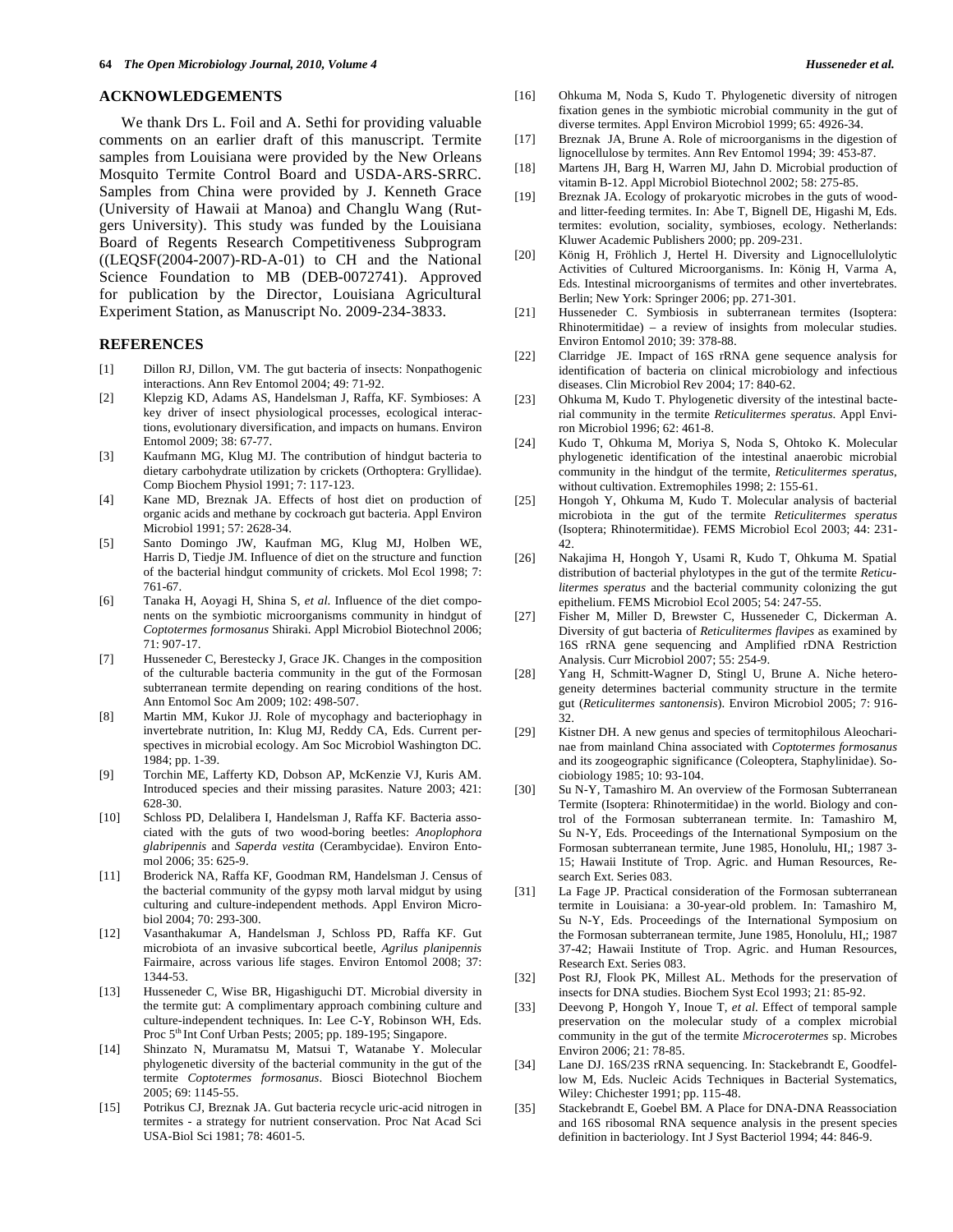- [36] DeSantis TZ, Hugenholtz P, Larsen N, *et al.* Greengenes, a chimera-checked 16S rRNA gene database and workbench compatible with ARB. Appl Environ Microbiol 2006; 72: 5069- 72.
- [37] Cole JR, Cha, B, Marsh TL, *et al*. The Ribosomal Database Project (RDP-II): previewing a new autoaligner that allows regular updates and the new prokaryotic taxonomy. Nucleic Acids Res 2003; 31: 442-3.
- [38] Ashelford KE, Chuzhanova NA, Fry JC, Jones AJ, Weightman AJ. At least 1 in 20 16S rRNA sequence records currently held in public repositories is estimated to contain substantial anomalies. Appl Environ Microbiol 2005; 71: 7724-36.
- [39] Wang Q, Garrity GM, Tiedje JM, Cole JR. Naive Bayesian classifier for rapid assignment of rRNA sequences into the new bacterial taxonomy. Appl Environ Microbiol 2007; 73: 5261-7.
- [40] Cole JR, Chai B, Farris RJ, *et al*. The ribosomal database project (RDP-II): introducing myRDP space and quality controlled public data. Nucleic Acids Res 2007; 35: D169-D72.
- [41] Colwell RK. EstimateS: Statistical estimation of species richness and shared species from samples. Version 7.5. 2005. Available from: http: //purl.oclc.org/estimates.
- [42] Mao CX, Colwell RK, Chang J. Estimating the species accumulation curve using mixtures. Biometrics 2005; 61: 433-41.
- [43] Chao A, Yip PSF, Lee SM, Chu WT. Population size estimation based on estimating functions for closed capture-recapture models. J Stat Plan Inference 2001; 92: 213-32.
- [44] Colwell RK, Coddington JA. Estimating terrestrial biodiversity through extrapolation. Philos Trans R Soc Lond B-Biol Sci 1994; 345: 101-18.
- [45] Chao A, Hwang WH, Chen YC, Kuo CY. Estimating the number of shared species in two communities. Stat Sin 2000; 10: 227- 46.
- [46] Heltshe JF, Forrester NE. Estimating species richness using the jackknife procedure. Biometrics 1983; 39: 1-11.
- [47] Chao A, Chazdon RL, Colwell RK, Shen TJ. A new statistical approach for assessing similarity of species composition with incidence and abundance data. Ecol Lett 2005; 8: 148-59.
- [48] Bray JR, Curtis JT. An ordination of the upland forest communities of Southern Wisconsin. Ecol Monogr 1957; 27: 326-49.
- [49] Horn HS. Measurement of overlap in comparative ecological studies. Am Nat 1966; 100: 419-24.
- [50] Noda S, Iida T, Kitade S, Nakajima H, Kudo T, Ohkuma M. Endosymbiotic Bacteroidales bacteria of the flagellated protist *Pseudotrichonympha grassii* in the gut of the termite *Coptotermes formosanus*. Appl Environ Microbiol 2005; 71: 8811-7.
- [51] Hongoh Y, Sharma VK, Prakash T, *et al*. Complete genome of the uncultured Termite Group 1 bacteria in a single host protist cell. Proc Natl Acad Sci USA 2008; 105: 5555-60.
- [52] Johnston NC, Goldfine H. Phospholipid aliphatic chain composition modulates lipid class composition, but not lipid asymmetry in *Clostridium butyricum*. Biochim Biophys Acta 1985; 813: 10-18.
- [53] Mitchell WJ. Carbohydrate assimilation by Saccharolytic Clostridia. Res Microbiol 1992; 143: 245-50.
- [54] Rainey FA, Stackebrandt E. 16s rDNA analysis reveals phylogenetic diversity among the Polysaccharolytic Clostridia. FEMS Microbiol Lett 1993; 113: 125-8.
- [55] Chen JS. Alcohol-Dehydrogenase multiplicity and relatedness in the solvent-producing Clostridia. FEMS Microbiol Lett 1995; 17: 263-73.
- [56] Hongoh Y, Ekpornprasit L, Inoue T, *et al*. Intracolony variation of bacterial gut microbiota among castes and ages in the fungusgrowing termite *Macrotermes gilvus*. Mol Ecol 2006; 15: 505- 16.
- [57] Shinzato N, Muramatsu M, Matsui T, Watanabe Y. Phylogenetic analysis of the gut bacterial microflora of the fungus-growing termite *Odontotermes formosanus*. Biosci Biotechnol Biochem 2007; 71: 906-15.
- [58] Higashiguchi DT, Husseneder C, Grace JK, Berestecky JM. *Pilibacter termitis* gen. nov., sp nov., a lactic acid bacterium from the hindgut of the Formosan subterranean termite (*Coptotermes formosanus*). Int J Syst Evol Microbiol 2006; 56: 15-20.
- [59] Hutkins RW, Nannen NL. PH homeostasis in lactic-acid bacteria. J Dairy Sci 1993; 76: 2354-65.

#### *Coptotermes Formosanus Gut Bacteria The Open Microbiology Journal, 2010, Volume 4* **65**

- [60] Elsden SR, Hilton MG. Amino-acid utilization patterns in clostridial taxonomy. Arch Microbiol 1979; 123: 137-41.
- [61] Tholen A, Schink B, Brune A. The gut microflora of *Reticulitermes flavipes*, its relation to oxygen, and evidence for oxygen-dependent acetogenesis by the most abundant *Enterococcus* sp. FEMS Microbiol Ecol 1997; 24: 137-49.
- [62] Bauer S, Tholen A, Overmann J, Brune A. Characterization of abundance and diversity of lactic acid bacteria in the hindgut of wood- and soil-feeding termites by molecular and culturedependent techniques. Arch Microbiol 2000; 173: 126-37.
- [63] Veivers P, O'Brien RW, Slaytor M. Role of bacteria in maintaining the redox potential in the hindgut of termites and preventing entry of foreign bacteria. J Insect Physiol 1982; 28: 947-51.
- [64] Husseneder C, Messenger MT, Su N-Y, Grace JK, Vargo EL. Colony social organization and population genetic structure of an introduced population of the Formosan subterranean termite from New Orleans, Louisiana, U.S.A. J Econ Entomol 2005; 98: 1421- 34.
- [65] Vargo EL, Husseneder C, Woodson D, Waldvogel MG, Grace JK. Genetic analysis of colony and population structure of three introduced populations of the Formosan subterranean termite (Isoptera: Rhinotermitidae) in the Continental United States. Environ Entomol 2006; 35: 151-66.
- [66] Spink WT. The Formosan subterranean termite in Louisiana. Louisiana State University. Circular 1967; 89: 12.
- [67] Vargo EL, Husseneder C, Grace JK. Colony and population genetic structure of the Formosan subterranean termite, *Coptotermes formosanus*, in Japan. Mol Ecol 2003; 12: 2599-608.
- [68] Husseneder C, Simms DM, Riegel C. Evaluation of treatment success and patterns of reinfestation of the Formosan subterranean termite. J Econ Entomol 2007; 100: 1370-80.
- [69] Husseneder C, Powell JE, Grace JK, Vargo EL, Matsuura K. Worker size in the Formosan subterranean termite and colony breeding structure as inferred from molecular markers. Environ Entomol 2008; 37: 400-8.
- [70] Vargo EL, Husseneder C. Biology of subterranean termites: Insights from molecular studies of *Reticulitermes* and *Coptotermes*. Ann Rev Entomol 2009; 54: 379-403.
- [71] Hongoh Y, Deevong P, Inoue T, *et al*. Intra- and interspecific comparisons of bacterial diversity and community structure support coevolution of gut microbiota and termite host. Appl Environ Microbiol 2005; 71: 6590-9.
- [72] Lee AH, Husseneder C, Hooper-Bui LM. Culture-independent identification of gut bacteria in fourth-instar red imported fire ant, *Solenopsis invicta* Buren, larvae. J Invertebr Pathol 2008; 98: 20- 33.
- [73] Hughes DE, Kassim OO, Gregory J, Stupart M, Austin L, Duffield R. Spectrum of bacterial pathogens transmitted by Pharaoh's ants. Lab Anim Sci 1989; 39: 167-8.
- [74] Minkley N, Fujita A, Brune A, Kirchner WH. Nest specificity of the bacterial community in termite guts (*Hodotermes mossambicus*). Insectes Soc 2006; 53: 339-44.
- [75] Leadbetter JR, Schmidt TM, Graber JR, Breznak JA. Acetogenesis from  $H_2$  plus  $CO_2$  by spirochetes from termite guts. Science 1999; 283: 686-9.
- [76] Kane MD, Brauman A, Breznak JA. *Clostridium mayombei* sp. nov, an H2/CO2 Acetogenic Bacterium from the gut of the African soil-feeding termite, *Cubitermes speciosus*. Arch Microbiol 1991; 156: 99-104.
- [77] Husseneder C, Simms DM, Ring DR. Genetic diversity and genotypic differentiation between the sexes in swarm aggregations decrease inbreeding in the Formosan subterranean termite. Insectes Soc 2006; 53: 212-9.
- [78] Husseneder C, Simms DM. Size and heterozygosity influence partner selection in the Formosan subterranean termite. Behav Ecol 2008; 19: 764-73.
- [79] Miyata R, Noda N, Tamaki H, *et al*. Influence of feed components on symbiotic bacterial community structure in the gut of the woodfeeding higher termite *Nasutitermes takasagoensis*. Biosci Biotechnol Biochem 2007; 71: 1244-51.
- [80] McMahan E. Feeding relationships and radioisotope techniques. In: Krishna K, Weesner FM, Eds. Biology of Termites. Academic Press New York: London 1969; pp. 387-406.